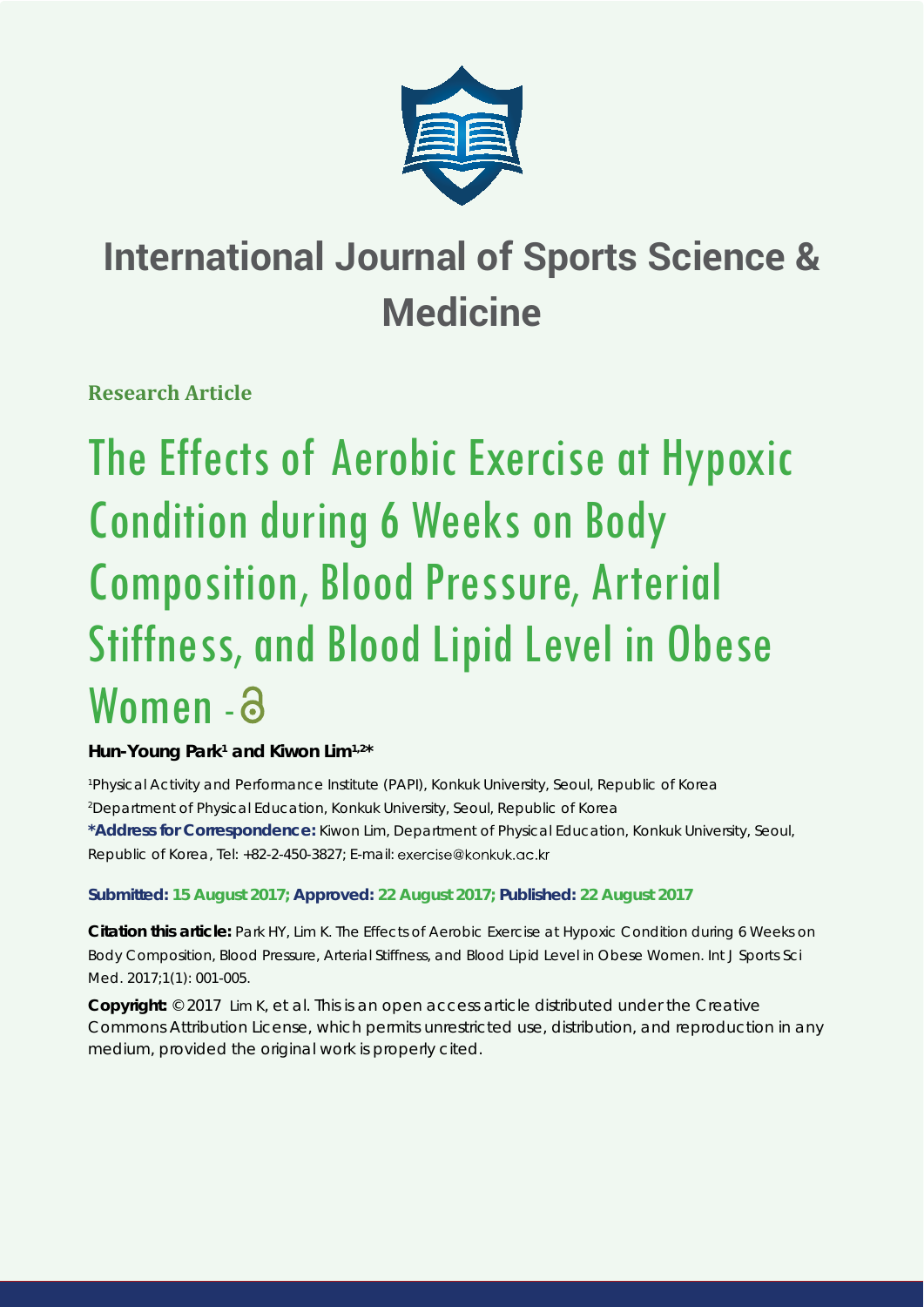# **ABSTRACT**

The purpose of this study was to determine the effectiveness of aerobic exercise at hypoxic condition during 6 weeks on body composition, blood pressure, arterial stiffness, and blood lipid level in 30 to 60 years old women. Thirty five obese women above 30 in body mass index and %body fat were volunteered to participate in the study as participants and were divided into three groups such as 20.9% O<sub>2</sub> normoxic training group (n = 12), 16.5% O<sub>2</sub> hypoxic training group (n = 11), and 14.5% O<sub>2</sub> training group (n = 12). The six weeks of training consisted 30 min of treadmill and cycle ergometer exercise, respectively (total 1 hour). Exercise intensity was maximal heart rate of 75% that developed Miyashita in 1985. Exercise frequency was 1 hour a day, 5 days a week, during 6 weeks. As a result, there was a significant decrease ( $p$ <.05) in body fat mass and percentage of body fat in all groups. The reduction rate of body fat mass and percent of body fat were larger in the both hypoxic training group compared to the normoxic training group. Therefore, body weight was significantly decreased (*p*<.05) only in 14.5% O<sub>2</sub> hypoxic training group.Both hypoxic training groups showed a greater decrease (*p*<.05) in blood pressure and pulse wave velocitythan normoxic training group. In addition, total cholesterol and low-density lipoprotein cholesterol showed a greater decrease (*p*<.05) in both hypoxic training group compared with normoxic training group. Based on these results, our study demonstrated that 16.5%  $\rm O_2$  and 14.5%  $\rm O_2$  hypoxic training had a positive effect and possibility of efficiency on body composition, blood pressure, arterial stiffness and blood lipid level in obese women compared with normoxic training.

**Keywords:** Hypoxic training; Body composition; Blood pressure; Arterial stiffness; Blood lipid level; Obese women

## **INTRODUCTION**

Obesity is characterized by an increase in adipose tissue due to a positive energy balance of dietary intake and energy consumption and is now recognized as a very important social problem in increasing morbidity and mortality in the public health field [1]. In particular, the increase in visceral fat cells by obesity reduces the vasodilation of vascular endothelial cells and increases the risk of arteriosclerosis [2]. Many obese people often exhibit chronic inflammatory response to adipose tissue, which induces the onset and development of a variety of obesity-related diseases and increases oxidative stress in adipose tissue. In particular, obesity has been reported to cause metabolic dysfunction such as insulin resistance, type 2 diabetes and non-alcoholic fatty liver, and causes systemic inflammation, oxidative stress, and cardiovascular related complications [3].

In general, dietary and exercise combined treatment is the most commonly used to prevent obesity and various diseases [4]. However, this method has been reported to require long-term treatment for more than 12 weeks and does not inhibit the increased appetite with exercise, resulting in no consistent results via a relatively large number of positive and negative results [5]. In addition, pharmacotherapy and surgery can be used in the treatment of obesity, but these methods are not recommended except for severe obesity patients because of the various adverse effects that can adversely affect health [6].

In recent years, it has been recommended to hypoxic therapy (e.g. aerobic exercise in hypoxic condition) as a way to treat and prevent obesity and various lifestyle diseases by suppressing appetite and minimizing adverse effects [7]. In general, exercise in a high altitude environment or artificial hypoxic condition is well known to improve athletic performance [8]. In addition, exercise at hypoxic condition basically improves carbohydrate and lipid metabolism efficiently, it regulate oxygen transport capacity, process, carbohydrate metabolism, and satiety by increase the production of transcription factor hypoxia-inducible factor (HIF) -1 [9]. In particular, the hypoxic condition strongly induces weight loss through regulation of ghrelin, leptin, insulin, neuropeptide A, which increases fat metabolism and satiety [10-12]. Therefore, it is reported that exercise in the hypoxic condition is more effective in a shorter period of weight loss than exercise in the normoxic condition [7]. Exposure and exercise in a hypoxic condition leads to a decrease in arterial stiffness and an increase in blood flow to the skeletal muscle via vasodilation of the arteriole and production of nitric oxide (NO)[13]. These mechanisms are thought to play an important role in the prevention and treatment of various cardiovascular diseases induced by obesity through normalizing blood pressure and blood vessel elasticity.

Therefore, using a randomized and controlled design, this study aimed to investigate the effects of 6 weeks of aerobic exercise at hypoxic condition corresponding to  $16.5\%$  and  $14.5\%$  O<sub>2</sub> compared with exercise in normoxic condition. We measured the effects on body composition, blood pressure, arterial stiffness, and blood lipid level in obese women.

## **MATERIALS AND METHODS**

#### **Participants**

To determine the sample size, an a priori power analysis was performed with G-power for the body composition parameter (percent of body fat) based on previous research [14], indicating that a sample size of total 30 participants (10 participants per group) would be required to provide 80% power at an α-level of 0.05. We anticipated a more than 10% dropout rate and aimed for a staring population of 36.

Thirty-six middle-aged obese women (30 to 55 year), who were not taking any medication and with >30 BMI (by Broca's index) and >30% in percent body weight were selected as participants of this study. These women were housewives with low levels of activity who had not performed any kind of exercise over the last 6 months. Applicants' menopausal status was not assessed. The participants consented by signature, after sufficient explanation of the experiment and an understanding of the possible adverse effects, and were randomly assigned into a normoxic training group ( $n = 12$ ), 16.5%  $O_2$  hypoxic training group (n = 11), and 14.5%  $O_2$  hypoxic training group ( $n = 12$ ). Thirty-five of the participants completed the study (>95% compliance), thus, only their data were used in the analyses. Data from the remaining one subject was discarded due to medication  $(n=1)$ . There were no significant differences in physical characteristics among groups before training (Table 1). All procedures followed were in accordance with the ethical standards of the responsible committee on human experimentation and with the Helsinki Declaration.

#### **Study Design**

Thirty-five middle-aged obese women in a normoxic training group (n = 12), 16.5%  $O_2$  hypoxic training group (n = 11), and 14.5%  $O_2$  hypoxic training group (n = 12) performed training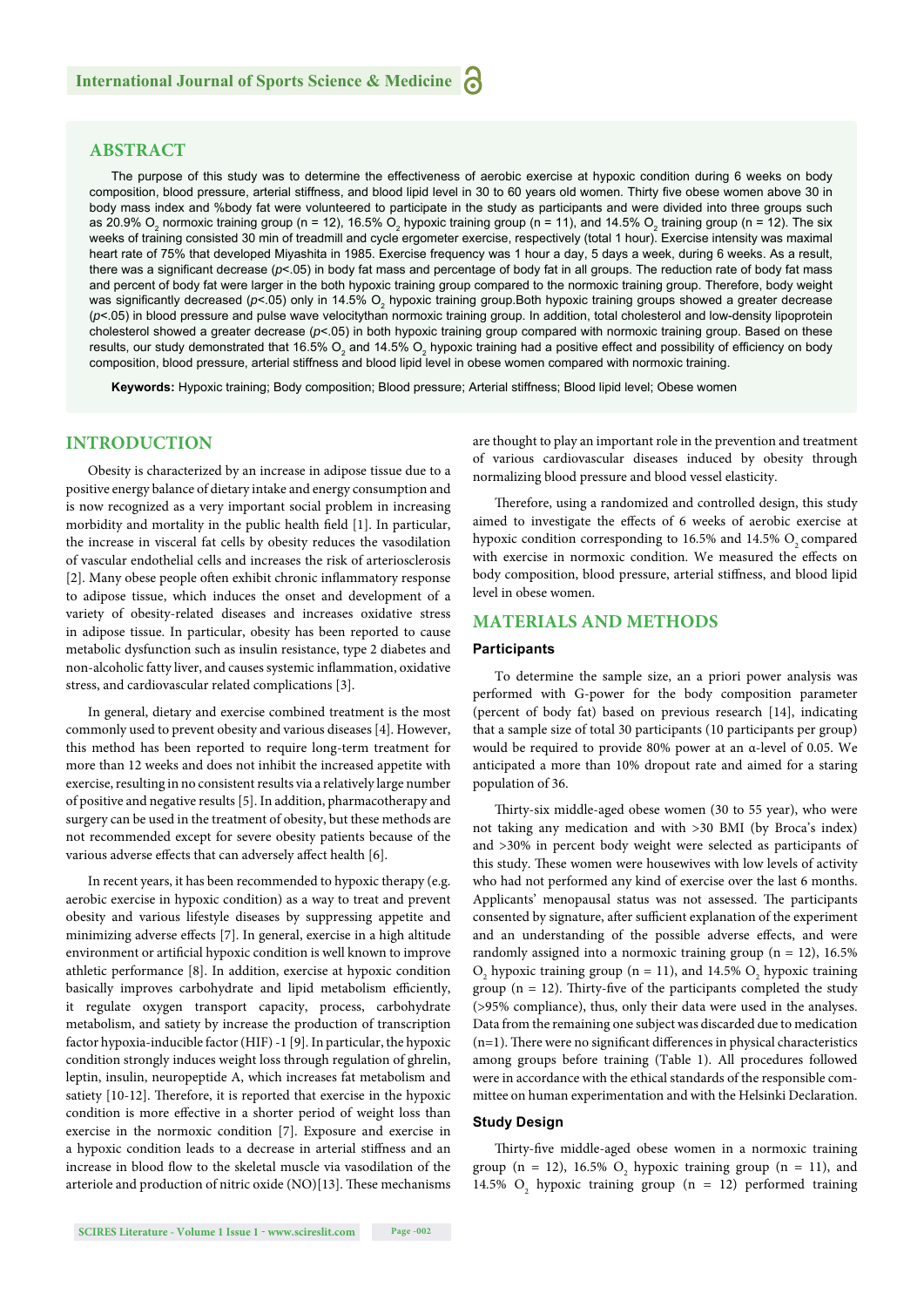| Table 1: Selected Participants Characteristics (Mean ± S.D.). |                                   |                                                |                                                |  |  |  |  |  |
|---------------------------------------------------------------|-----------------------------------|------------------------------------------------|------------------------------------------------|--|--|--|--|--|
| <b>Variables</b>                                              | <b>Normoxic</b><br>training group | 16.5% O <sub>2</sub> hypoxic<br>training group | 14.5% O <sub>2</sub> hypoxic<br>training group |  |  |  |  |  |
| Environmental<br>condition                                    | Sea-level                         | 2,000m simulated<br>altitude                   | 3,000m simulated<br>altitude                   |  |  |  |  |  |
| <b>Number</b>                                                 | 12                                | 11                                             | 12                                             |  |  |  |  |  |
| Age (yrs)                                                     | $47.2 \pm 6.3$                    | $42.0 \pm 4.4$                                 | $46.6 \pm 5.7$                                 |  |  |  |  |  |
| Height (cm)                                                   | $157.7 \pm 3.9$                   | $157.6 \pm 6.3$                                | $158.3 \pm 5.3$                                |  |  |  |  |  |
| Weight (kg)                                                   | $65.6 \pm 7.4$                    | $62.8 \pm 8.9$                                 | $64.6 \pm 9.7$                                 |  |  |  |  |  |
| <b>Body fat</b><br>mass(kg)                                   | $34.3 \pm 3.3$                    | $34.8 \pm 4.6$                                 | $32.8 \pm 2.2$                                 |  |  |  |  |  |
| Note: S.D: Standard Deviation                                 |                                   |                                                |                                                |  |  |  |  |  |

session equivalent to 75% of maximal heart rate (HRmax) at each environment during 6 weeks. Training session consisted of treadmill (30 min) and bicycle (30 min) exercise at a total duration of 1 hour, 5 days per week, for 6 weeks. The HRmax was determined using the predicted formula (Female =  $205 - 0.75 \times age$ ). During treadmill exercise, all participants were monitored for heart rate (HR) using a HR monitor (Polar S610i, Finland) to maintain their target HR of 75% HRmax as much as possible, and exercise was performed for 30 minutes while controlling the speed of the treadmill(Taeha IT-6025, Korea). For cycle ergometer exercise, all obese women entered their gender, age, weight, 75% HRmax into a cycle ergometer (Combi 75XLII, Japan) and attached a heart rate sensor to the earlobe. Then, the exercise load of the bicycle ergometer was automatically adjusted according to the heart rate information transmitted through the heart rate sensor attached to the earlobe. In this study, we designed a study to measure the effectiveness of hypoxic training vs normoxic training in obese women. Therefore, we analyzed body composition (weight, free fat mass, body fat mass, and percent of body fat), blood pressure (systolic and diastolic), arterial stiffness (pulse wave velocity in the upper and lower limbs), and blood lipid level (free fatty acid; FFA, total cholesterol; TC, high-density lipoprotein cholesterol; HDL-C, and low-density lipoprotein cholesterol; LDL-C) before and after 6 weeks of training.

A nitrogen generator (Separation & Filter Energy Technology Cooperation, Korea) was used to simulate 16.5%  $O_2$  and 14.5%  $O_2$ hypoxic conditions. The various hypoxic conditions were simulated by introducing nitrogen into the environmental chamber (width 6.5  $m \times$  length 7.5 m  $\times$  high 3 m), using a nitrogen generator with the capacity to simulate normobaric hypoxic conditions for altitudes of up to 6000 m. The temperature within the environmental chamber was maintained at 20  $\pm$  2°C and the humidity was maintained at 60  $\pm$ 2% for all conditions.

#### **Measurements**

Height was measured as the distance between the bottom of the foot and top of the head using a stadiometer (PKS-1008, JAPAN).

Body weight, free fat mass, body fat mass, percent of body fat were measured using an X-SCANPLUS (Jawon medical, Korea). All participants fasted overnight prior to the measurement of their body composition. They wore light weight clothing and were asked to remove any metal items.

Blood pressure was measured using a mercury sphygmomanometer (Sankei, Japan). All participants were examined at the same time as possible and had a stabilization time of at least 10 minutes before the test. The measurement was performed twice and the mean value was used as the measurement value.

The arterial stiffness was evaluated by pulse wave velocity (PWV) and it was measured using PWC 3.0 (Korea Medical Technology, Korea), a noninvasive device. All subjects were placed in a sitting position, two electrodes and one electrode were attached to the left arm and the right arm, respectively, and then the PWV of the upper limb was measured after inserting the sensor into two thumbs. Then, the sensor attached to the thumb was replaced with a big toe, and the PWC of the lower extremity was measured again. The result is recorded the mean value by selecting stable interval for 20 seconds from the data measured for 30 seconds.

For the analysis of blood lipid level, about 4 mL of blood was collected in the median antebrachial vein after 10 hours of fasting before and after 6 weeks of training at each environmental condition. After that, it was put into a SST (serum separating tube), centrifuged at 3,500 rpm for 10 minutes, and serum was collected and stored at -70°C for quick freezing. Then, the Green Cross Medical Foundation (Certified organization in The Korea Society for Laboratory Medicine) analyzed blood samples; a modular analytic PE (Roche, Germany) will be used to evaluate blood lipid levels. The enzymatic colorimetric assay method was used by FFA kit (Roche, Germany), CHOL kit (Roche, Germany), HDL-C plus 3rd generation kit (Roche, Germany), and LDL-C plus 2nd generation kit (Roche, Germany).

#### **Statistical Analysis**

All statistical analyses were conducted using SPSS 23.0 (IBM Corp., Armonk, USA) for windows. Data are presented as the mean± SD. The Kolmogorv-Smirnov test was used to ensure that all data had a normal distribution. All data were presented as means± S.D. Paired *t* tests and analysis of variance (ANOVA) were used to evaluate within-participant differences between environmental conditions. The level of significance was set a priori at 0.05.

#### **RESULTS**

Body composition data (body weight, free fat mass, body fat mass, and percent of body fat), measured before and after training, is reported in Table 2. There was a significant decrease  $(p < .05)$  in body fat mass and percentage of body fat in all groups. The reduction rate of body fat mass and percent of body fat were larger in the both hypoxic training group compared to the normoxic training group. Therefore, body weight was significantly decreased ( $p <$ . 05) only in 14.5%  $O_2$ hypoxic training group.

Blood pressure (systolic and diastolic) data before and after training is shown in table 2. Systolic blood pressure was significantly decrease ( $p$ <. 05) in the 16.5% and 14.5%  $O_2$  hypoxic training group by 6 weeks of training. Diastolic blood pressure decreased significantly ( $p <$ . 05) in all groups, but both hypoxic training group showed a larger decrease tendency than the normoxic training group.

As shown in table 2, arterial stiffness was evaluated by measuring the PWV at left hand, right hand, left foot, and right foot. The PWV showed no change by 6 weeks of normoxic training. However, the 16.5% O<sub>2</sub> hypoxic training group showed a significant decrease(p  $<$ . 05) in PWV at left hand, right hand, and left foot. The 14.5% O<sub>2</sub> hypoxic training group showed improved arterial stiffness through a significant reduction ( $p <$ . 05) in PWV at all sites.

Table 2 depicts before and after training data for FFA, TC, HDL-C, and LDL-C in all training groups. There was no significant difference in FFA and HDL-C by 6 weeks of training in all groups. TC significantly decreased ( $p <$ . 05) in all groups. However, LDL-C showed a significant decrease ( $p < 0.05$ ) only in the hypoxic group.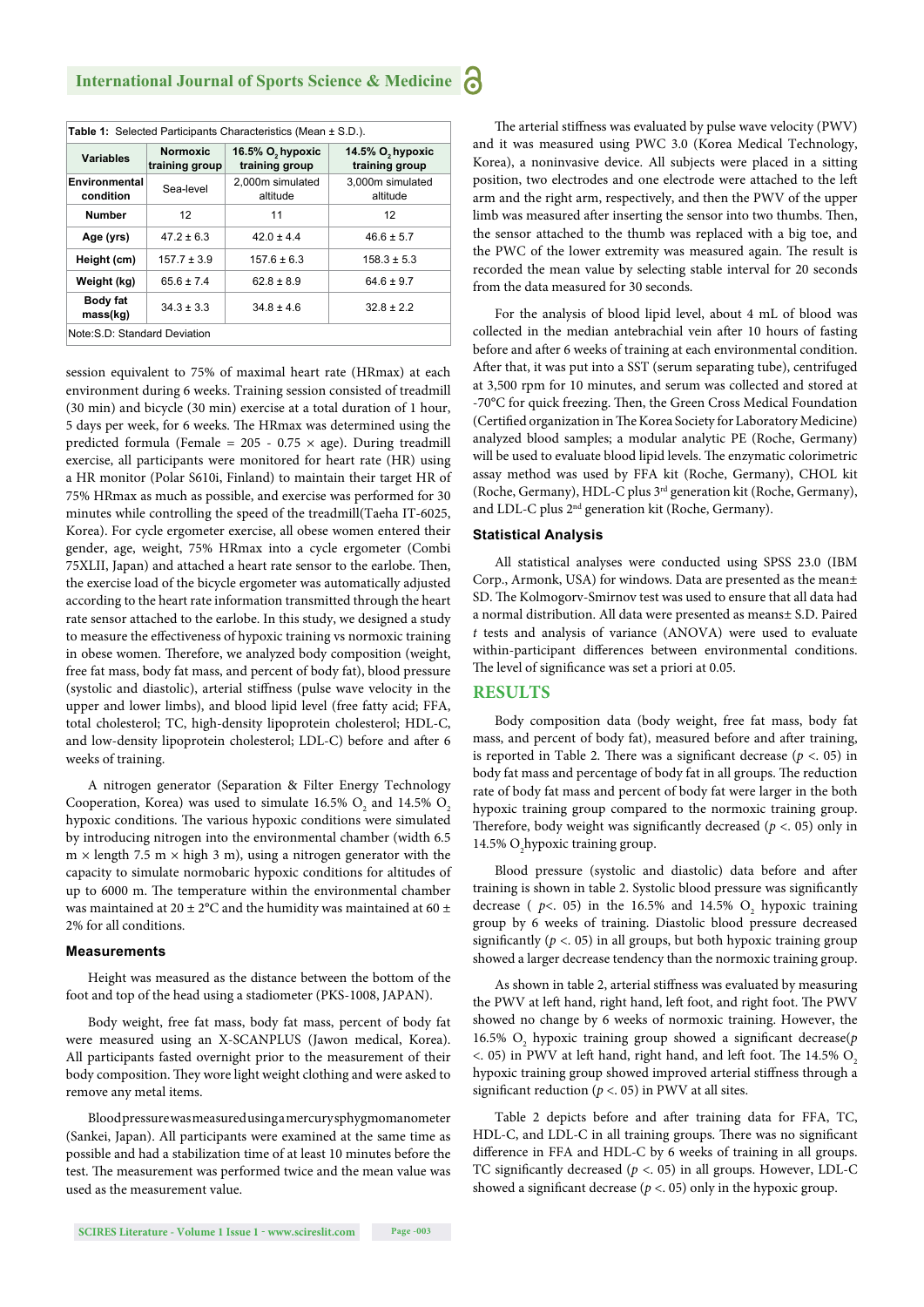|                          |                                                 | Normoxic training group |                    | 16.5% hypoxic training group |                               | 14.5% hypoxic training group |                    |
|--------------------------|-------------------------------------------------|-------------------------|--------------------|------------------------------|-------------------------------|------------------------------|--------------------|
| <b>Variables</b>         |                                                 | <b>Before</b>           | <b>After</b>       | <b>Before</b>                | After                         | <b>Before</b>                | After              |
| Bodycomposition          | Weight (kg)                                     | $65.6 \pm 7.4$          | $65.1 \pm 7.7$     | $62.8 \pm 8.9$               | $62.3 \pm 8.4$                | $64.6 \pm 9.7$               | $63.4 \pm 9.4*$    |
|                          | Free fat mass (kg)                              | $40.5 \pm 3.7$          | $40.6 \pm 3.8$     | $38.4 \pm 3.9$               | $39.4 \pm 3.7$                | $40.8 \pm 5.51$              | $40.7 \pm 5.20$    |
|                          | Body fat mass (kg)                              | $22.6 \pm 4.4$          | $21.9 \pm 4.9*$    | $22.1 \pm 5.8$               | $20.6 \pm 5.2^*$              | $21.3 \pm 4.3$               | $20.2 \pm 4.4*$    |
|                          | Body fat (%)                                    | $34.3 \pm 3.4$          | $33.5 \pm 3.6^*$   | $34.8 \pm 4.6$               | $32.7 \pm 4.0*$               | $32.8 \pm 2.2$               | $31.7 \pm 2.7$ *   |
| <b>Bloodpressure</b>     | Systolic blood<br>pressure (mmHq)               | $116.2 \pm 10.5$        | $113.1 \pm 5.2$    | $123.3 \pm 11.6$             | $116.5 \pm 11.2$ *            | $121.8 \pm 13.6$             | $111.3 \pm 11.5$ * |
|                          | Diastolic blood<br>pressure (mmHg)              | $82.7 \pm 9.1$          | $79.0 \pm 8.7*$    | $76.7 \pm 9.4$               | $70.1 \pm 7.3*$               | $82.4 \pm 8.9$               | $73.6 \pm 8.87*$   |
| Arterialstiffness(PWV)   | Left hand (ms)                                  | $216.2 \pm 14.7$        | $208.2 \pm 19.3$   | $203.5 \pm 13.7$             | $195.4 \pm 12.1*$             | $211.6 \pm 17.3$             | $202.0 \pm 25.2$ * |
|                          | Right hand (ms)                                 | $221.2 \pm 23.8$        | $222.3 \pm 42.8$   | $206.1 \pm 11.3$             | $197.9 \pm 10.7$ <sup>*</sup> | $218.2 \pm 16.2$             | $209.1 \pm 15.0*$  |
|                          | Left foot (ms)                                  | $306.4 \pm 25.1$        | $291.5 \pm 25.9$   | $295.8 \pm 17.9$             | $289.6 \pm 17.7*$             | $308.6 \pm 24.8$             | $295.2 \pm 26.5^*$ |
|                          | Right foot (ms)                                 | $305.1 \pm 20.3$        | $291.1 \pm 24.0$   | $302.1 \pm 18.2$             | $300.1 \pm 27.3$              | $310.0 \pm 24.8$             | $297.4 \pm 24.3*$  |
| <b>Blood lipid level</b> | Free fatty acid (uEq/L)                         | $548.8 \pm 169.7$       | $516.8 \pm 169.4$  | $594.6 \pm 181.7$            | $465.2 \pm 259.8$             | $583.2 \pm 165.0$            | $533.8 \pm 200.9$  |
|                          | Total cholesterol (mg/dL)                       | $198.3 \pm 33.2$        | $175.7 \pm 36.6^*$ | $186.6 \pm 33.4$             | $171.5 \pm 42.5^*$            | $183.3 \pm 13.7$             | $172.6 \pm 18.3*$  |
|                          | High density lipoprotein<br>cholesterol (mg/dL) | $50.7 \pm 8.6$          | $46.3 \pm 9.6$     | $47.4 \pm 8.9$               | $44.9 \pm 8.8$                | $47.5 \pm 8.7$               | $46.4 \pm 6.6$     |
|                          | Low density lipoprotein<br>cholesterol (mg/dL)  | $122.2 \pm 41.4$        | $102.4 \pm 37.4$   | $129.1 \pm 33.2$             | $102.1 \pm 32.3^*$            | $120.7 \pm 12.0$             | $100.4 \pm 15.1*$  |

**Table 2: Before- and after-training data for all outcomes by 6 weeks of training at each environmental condition (Mean ± S.D.)**

### **DISCUSSION**

Many studies related to exercise training in high altitude or hypoxic conditions have been conducted primarily to improve aerobic exercise capacity of athletes [15].Changes in substrate utilization and increased maximal oxygen consumption associated with improved aerobic exercise capacity are closely related to oxidative capacity of mitochondria in skeletal muscle [16]. In particular, improved aerobic exercise capacity is manifested by qualitative and quantitative adaptation of mitochondria [17]. Thus, aerobic exercise training in a hypoxic condition can be described as an effective treatment modality that can improve oxidative capacity and mitochondrial dysfunction in obese and type 2 diabetic patients [18,19]. However, based on these physiological mechanisms, studies on the application of aerobic exercise training at hypoxic condition for improving obesity and metabolic diseases are insufficient.

Therefore, Thirty-five middle-aged obese women in a normoxic training group (n = 12), 16.5%  $O_2$  hypoxic training group (n = 11), and 14.5% O<sub>2</sub>hypoxic training group ( $n = 12$ ) performed training session (treadmill and bicycle exercise at a total duration of 1 hour, 5 days per week, for 6 weeks) equivalent to 75% of maximal heart rate (HRmax) at each environment. As results, we found that 6 weeks of aerobic exercise training in the hypoxic conditions was more effective in improvement of body weight, systolic blood pressure, arterial stiffness, and LDL-C compared with the normoxic training. Therefore, we confirmed that hypoxic training could be applied as an effective treatment method for obesity and various lifestyle diseases.

In general, exercise training in the hypoxic condition increases the secretion of insulin, insulin like growth factor-1, erythropoietin, sex hormones such as androgens and testosterone, this increase in hormone secretion has been reported to increase muscle mass and increase basal metabolic rate[20-22]. In addition, Netzer, et al. [23]. Reported that exercise training in a hypoxic condition increases leptin secretion in adiposities, thereby increasing fat metabolism and reducing body weight. Kayser & Verges [24], reported that the hypoxic condition stimulates the body to regulate various appetiteregulating substances related to weight control, and thus the body weight is reduced. Based on these various previous studies, the effect of improving the body composition in the hypoxic training group in this study seems reasonable.

Besides, exercise training in the hypoxic condition promotes the secretion of various metabolites such as NO, which induces relaxation of blood vessels in vascular endothelial cells, reduces the activity of the sympathetic nervous system, and increases blood flow and oxygen transport and utilization [7]. Wang, et al. [25]. Reported improved vasodilation of coronary and peripheral blood vessels due to increase NO and vascular endothelial growth factor production when sedentary subjects were given training in hypoxic environments. Nishiwaki, et al. [26]. Reported that intermittent moderate intensity training in a simulated 2,000 m altitude is more efficient in reducing atherosclerosis and increased flow mediated dilation. In this study, systolic blood pressure and arterial stiffness were improved in both the hypoxic training group compared with the normoxic training group, which was consistent with previous studies, and these results are valid.

Regarding blood lipid levels, Roberts, et al. [27] reported that exposure to the hypoxic condition increased the utilization of fat as a substrate, positively affecting blood lipid level. Tinkov & Aksenov [28]. Reported that 46 patients with ischemic heart disease and 45 men with coronary artery disease showed decrease of TC, LDL-C, and triglyceride after exposure and exercise in a hypoxic condition. Thus, they insisted that hypoxic condition is an important stimulus condition to improve blood lipid level and health of cardiovascular disease patients. Wiesner, et al. [19]. conducted a single blind study in overweight to obese subjects to test the hypothesis that training under hypoxia (HG,  $n = 24$ , FiO<sub>2</sub> = 15%) results in similar or even greater improvement in body weight and metabolic risk markers compared with exercise under normoxia (NG,  $n = 21$ , FiO<sub>2</sub> = 21%).